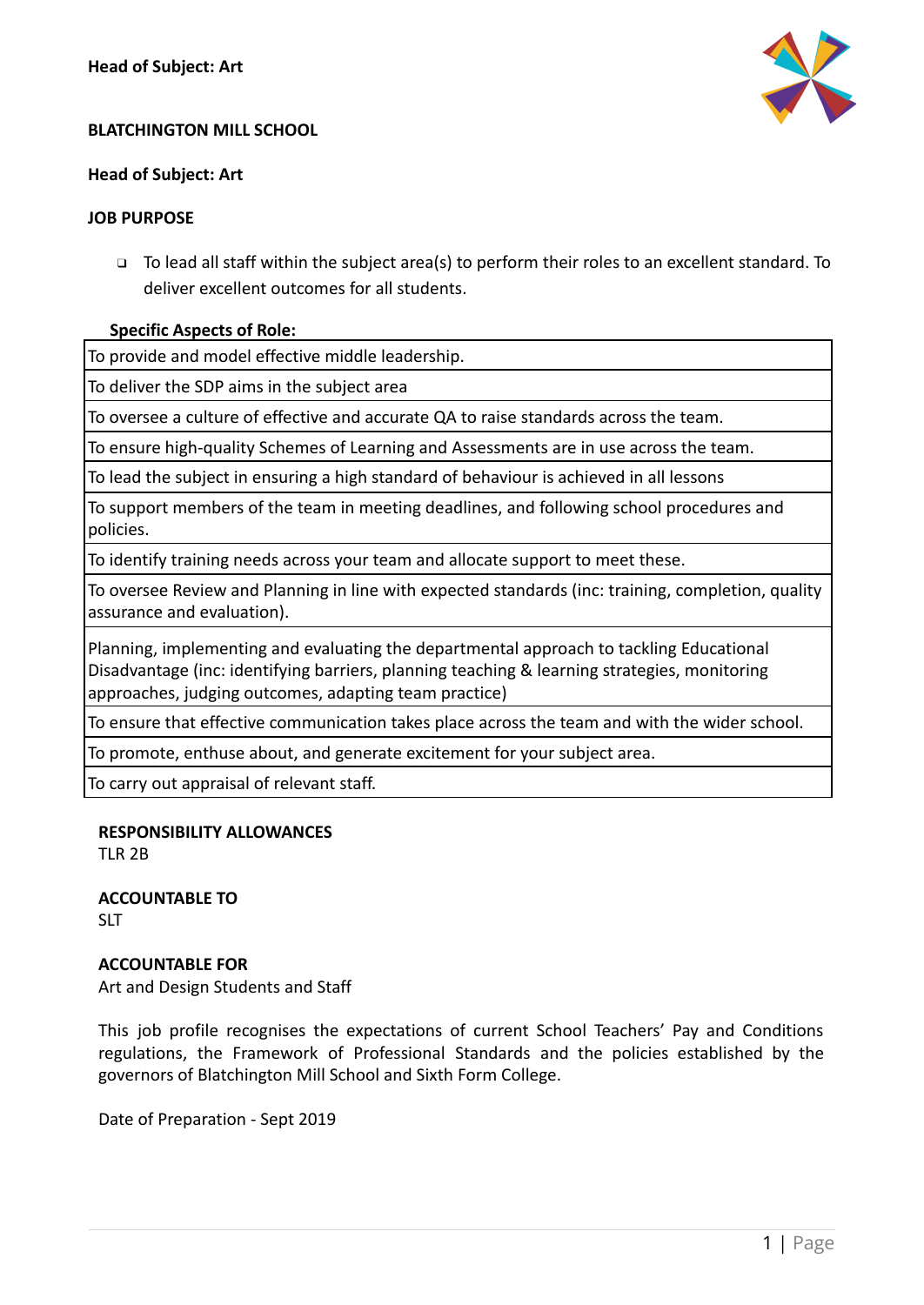| <b>KEY</b><br><b>ACCOUNT</b><br><b>ABILITIES</b> | <b>KEY TASKS</b>                                                                                                                                                                                      |
|--------------------------------------------------|-------------------------------------------------------------------------------------------------------------------------------------------------------------------------------------------------------|
|                                                  | A Teacher must:<br>1 Set high expectations which inspire, motivate and challenge students                                                                                                             |
|                                                  | establish a safe and stimulating environment for students, rooted in mutual respect<br>$\bullet$                                                                                                      |
|                                                  | set goals that stretch and challenge students of all backgrounds, abilities and<br>$\bullet$<br>dispositions                                                                                          |
|                                                  | demonstrate consistently the positive attitudes, values and behaviour which are<br>$\bullet$<br>expected of students                                                                                  |
|                                                  | 2 Promote good progress and outcomes by students                                                                                                                                                      |
|                                                  | be accountable for students' attainment, progress and outcomes<br>$\bullet$                                                                                                                           |
|                                                  | be aware of students' capabilities and their prior knowledge, and plan teaching to<br>$\bullet$<br>build on these                                                                                     |
|                                                  | guide students to reflect on the progress they have made and their emerging needs<br>$\bullet$                                                                                                        |
| <b>TEAC</b><br><b>HIN</b>                        | demonstrate knowledge and understanding of how students learn and how this<br>$\bullet$<br>impacts on teaching                                                                                        |
|                                                  | encourage students to take a responsible and conscientious attitude to their own<br>$\bullet$<br>work and study                                                                                       |
| G                                                | 3 Demonstrate good subject and curriculum knowledge                                                                                                                                                   |
|                                                  | have a secure knowledge of the relevant subject(s) and curriculum areas, foster and<br>maintain students' interest in the subject, and address misunderstandings                                      |
|                                                  | demonstrate a critical understanding of developments in the subject and curriculum<br>areas, and promote the value of scholarship                                                                     |
|                                                  | demonstrate an understanding of and take responsibility for promoting high<br>standards of literacy, Articulacy and the correct use of standard English, whatever the<br>teacher's specialist subject |
|                                                  | Plan and teach well structured lessons<br>4                                                                                                                                                           |
|                                                  | impart knowledge and develop understanding through effective use of lesson time<br>$\bullet$                                                                                                          |
|                                                  | promote a love of learning and children's intellectual curiosity                                                                                                                                      |
|                                                  | set homework and plan other out-of-class activities to consolidate and extend the<br>$\bullet$<br>knowledge and understanding students have acquired                                                  |
|                                                  | reflect systematically on the effectiveness of lessons and approaches to teaching<br>$\bullet$                                                                                                        |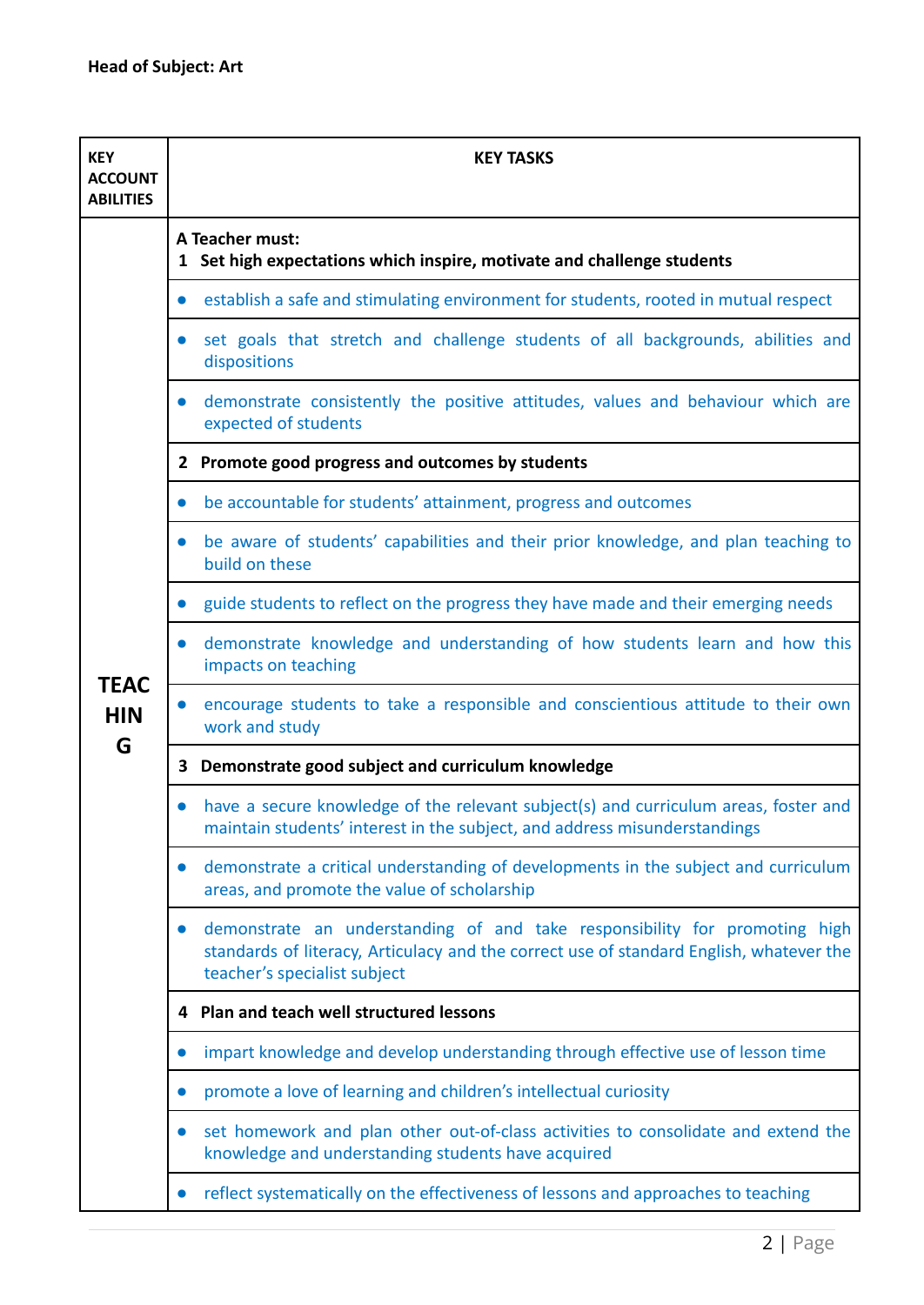|           | contribute to the design and provision of an engaging curriculum within the relevant<br>subject area(s)                                                                                                                                                                                                    |
|-----------|------------------------------------------------------------------------------------------------------------------------------------------------------------------------------------------------------------------------------------------------------------------------------------------------------------|
|           | 5 Adapt teaching to respond to the strengths and needs of all students                                                                                                                                                                                                                                     |
|           | know when and how to differentiate appropriately, using approaches which enable<br>students to be taught effectively                                                                                                                                                                                       |
| $\bullet$ | have a secure understanding of how a range of factors can inhibit students' ability to<br>learn, and how best to overcome these                                                                                                                                                                            |
|           | • demonstrate an awareness of the physical, social and intellectual development of<br>children, and know how to adapt teaching to support students' education at different<br>stages of development                                                                                                        |
| $\bullet$ | have a clear understanding of the needs of all students, including those with special<br>educational needs; those of high ability; those with English as an additional language;<br>those with disabilities; and be able to use and evaluate distinctive teaching<br>approaches to engage and support them |

| <b>TEAC</b><br><b>HIN</b><br>G | 6         | Make accurate and productive use of assessment                                                                                                                                                                                 |
|--------------------------------|-----------|--------------------------------------------------------------------------------------------------------------------------------------------------------------------------------------------------------------------------------|
|                                | $\bullet$ | know and understand how to assess the relevant subject and curriculum areas,<br>including statutory assessment requirements                                                                                                    |
|                                | $\bullet$ | make use of formative and summative assessment to secure students' progress                                                                                                                                                    |
|                                | $\bullet$ | use relevant data to monitor progress, set targets, and plan subsequent lessons                                                                                                                                                |
|                                | $\bullet$ | give students regular feedback, both orally and through accurate marking, and<br>encourage students to respond to the feedback.                                                                                                |
|                                | 7         | Manage behaviour effectively to ensure a good and safe learning environment                                                                                                                                                    |
|                                | $\bullet$ | have clear rules and routines for behaviour in classrooms, and take responsibility for<br>promoting good and courteous behaviour both in classrooms and around the school,<br>in accordance with the school's behaviour policy |
|                                | $\bullet$ | have high expectations of behaviour, and establish a framework for discipline with a<br>range of strategies, using praise, sanctions and rewards consistently and fairly                                                       |
|                                | $\bullet$ | manage classes effectively, using approaches which are appropriate to students'<br>needs in order to involve and motivate them                                                                                                 |
|                                | $\bullet$ | maintain good relationships with students, exercise appropriate authority, and act<br>decisively when necessary                                                                                                                |
|                                |           | 8 Fulfil wider professional responsibilities                                                                                                                                                                                   |
|                                |           | make a positive contribution to the wider life and ethos of the school                                                                                                                                                         |